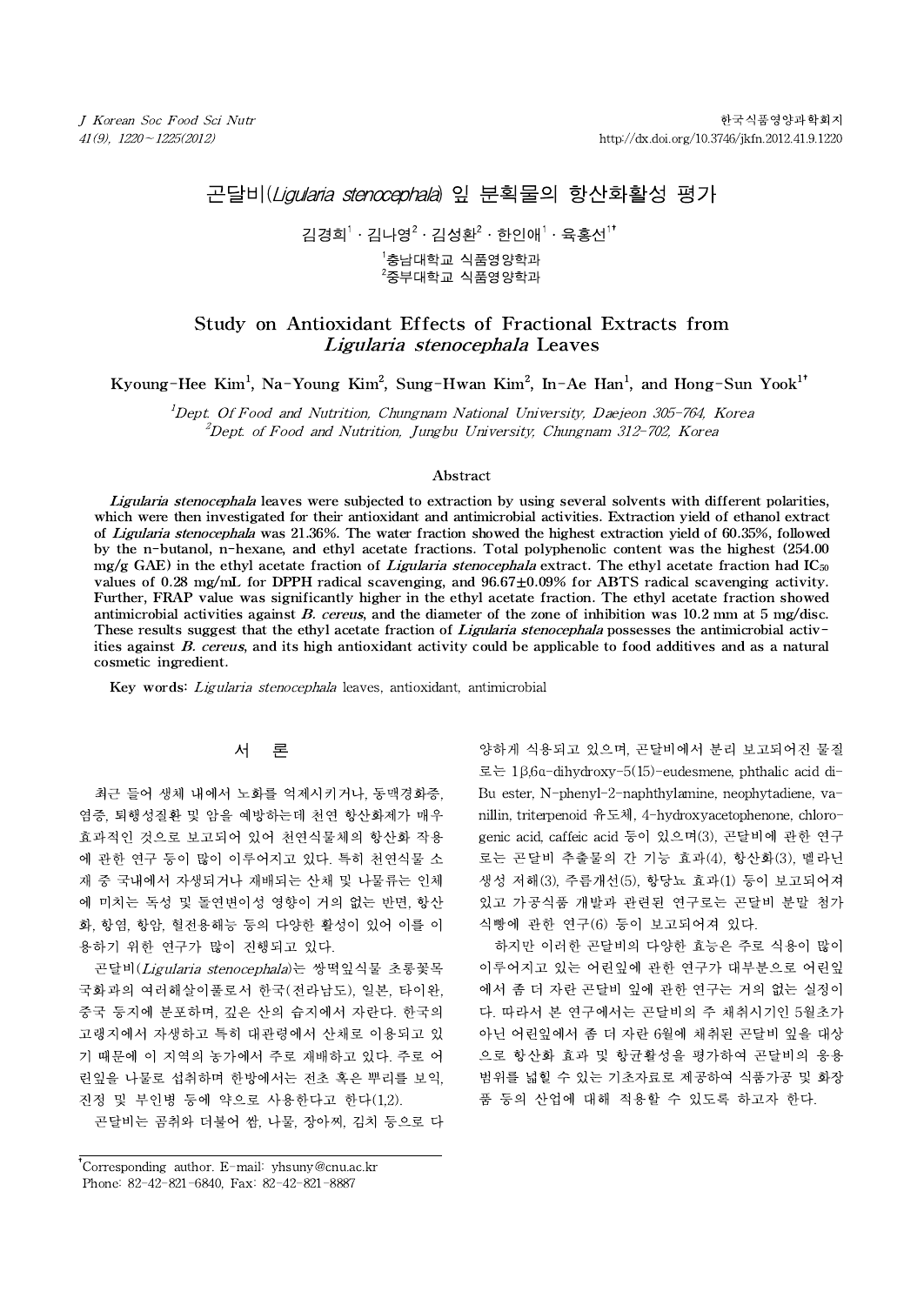# 재료 및 방법

#### 재료

실험에 사용된 곤달비(Ligularia stenocephala)는 2008년 6월에 강원도농업기술원 특화작물시험장으로부터 제공받 아 일주일간 음건하였고 마쇄하여 분말로 만든 후 각종 항산 화 및 항균활성 분석을 실시하였다.

#### 용매별 추출물 제조

건조된 곤달비는 시료 200 g당 15배량(w/v)의 80% 에탄 올로 24시간 동안 3회 추출한 다음, 추출액은 여과지 (Whatman No.4, Maidstone, England)로 여과하였다. 여액 을 40°C 수욕상에서 rotary vacuum evaporator(EYELA A-1000S, Tokyo Rikakikai Co., Tokyo, Japan)로 용매를 제 거하고 감압·농축한 후 동결 건조하여 4°C 이하로 냉장보관 acid)(ABT 하면서 실험에 사용하였다. 80% 에탄올 추출물을 Fig. 1과 같이 separating funnel에 의한 용매별 분획으로 n-hexane, ethyl acetate 및 n-butanol로 연속 추출한 후 각 분획물을 rotary vacuum evaporator로 감압․농축한 후 동결 건조시 켜 수율을 계산하였다.

## 총 폴리페놀 함량

폴리페놀 화합물 함량은 페놀성 물질인 phosphomolybdic acid와 반응하여 청색을 나타내는 원리를 이용한 Folin-Denis 방법(7)을 이용하여 측정하였다. 1 mg/mL 농도로 methanol에 용해시킨 시료액 0.2 mL와 Folin-Ciocalteu's phenol reagent(Sigma, St. Louis, MO, USA) 0.2 mL를 첨가 하여 혼합한 후 3분간 실온에서 반응시킨 뒤, 10% sodium carbonate(Na2CO3) 용액 3 mL를 가하여 암실에서 1시간 동 안 방치하여 상등액을 765 nm에서 흡광도를 측정하였다. Gallic acid(Sigma)를 이용하여 표준곡선을 작성한 후 이 검 량곡선으로부터 시료 중의 총 폴리페놀 함량을 구하였다.

#### Ligularia stenocephala leaves



Fig. 1. Procedure for the extraction and fractions of Ligularia stenocephala leaves by various solvents.

## DPPH radical 소거능 측정

항산화 활성은 1,1-diphenyl-2-picrylhydrazyl(DPPH)을 이용하여 시료의 라디칼 소거효과(radical scavenging effect)를 측정하는 Blois법(8)을 활용하였다. 각 분획물을 농 도별(0.1, 0.3, 0.5, 0.7, 1.0 mg/mL)로 제조한 시료와 0.2 mM DPPH를 1:1로 가하여 vortex mixing 후 실온에서 15분간 반응시킨 후 분광광도계를 이용하여 517 nm에서 흡광도를 측정하여 DPPH의 환원에 의한 흡광도 감소를 결정하였다. 이때 IC50(mg/mL)은 추출물을 첨가하지 않은 대조군의 값 을 50% 감소시키는 추출물의 농도를 나타냈으며, 기존의 항산화제인 ascorbic acid를 대조구로 사용하여 비교하였다.

#### ABTS radical scavenging activity 측정

2,2'-Azino-bis(3-ethylbenzothiazoline-6-sulphonic acid)(ABTS) radical scavenging activity의 측정은 Pellegrin 등(9)의 방법에 의해 측정하였다. 즉, 7 mM ABTS와 140 mM K2S2O8을 5 mL:88 μL로 섞어 어두운 곳에 14~16 시간 방치시킨 후, 이를 absolute ethanol과 1:88 비율로 섞어 734 nm에서 대조구의 흡광도 값이 0.7±0.002가 되도록 조 절한 ABTS solution을 사용하였다. 0.5 mg/mL 농도로 제조 한 시료 50 µL와 solution 1 mL를 30초 동안 섞은 후 2.5분간 incubation하여 734 nm에서 흡광도를 측정하여 아래의 식에 의해 저해율을 계산하였다.

Radical scavenging activity (%) <sup>=</sup>(1- 반응구의 흡광도 )×<sup>100</sup> 대조구의 흡광도

### FRAP(ferric-reducing antioxidant potential) 측정

FRAP 측정 방법은 Benzie와 Strain(10) 방법을 참고하여 측정하였다. FRAP reagent는 25 mL acetate buffer(300 mM, pH 3.6)를 37°C에서 가온한 후, 40 mM HCl에 용해한 10 mM 2,4,6-tris(2-pyridyl)-s-triazine(TPTZ) 5 mL와 20 mM ferric sulfate(FeSO<sub>4</sub>) 2.5 mL를 가하여 제조하였다. 제 조된 0.9 mL FRAP reagent에 1 mg/mL의 농도로 용해시킨 산채류 각각의 분획물 0.03 mL와 증류수 0.09 mL를 넣은 다음 37°C에서 10분간 반응시킨 후, 593 nm에서 Spectrophotometer(Shimadzu UV-1800, Shimadzu Co., Kyoto, Japan)를 이용하여 흡광도를 측정하였다. Blank는 시료 대신 methanol을 넣어 측정하였다.Ascorbic acid를 1 mg/mL 농 도로 제조하여 대조군으로 사용하였고, 0.125, 0.25, 0.5, 1, 2.5 및 5 mM의 농도로 반복하여 작성한 FeSO4의 검량식에 대입하여 환산하였다.

## Disc diffusion assay에 의한 항균활성 측정

시험균주: 항균력 조사에 사용된 균주는 Bacillus cereus (B. cereus) KCTC 1012, Bacillus subtilis(B. subtilis) KCTC 1022, Staphylococcus aureus(S. aureus) KCTC 3881 과 같은 Gram 양성 세균과 Escherichia coli(E. coli) KCTC 2441, Salmonella enterica(S. enterica) KCTC 1925, Pseu-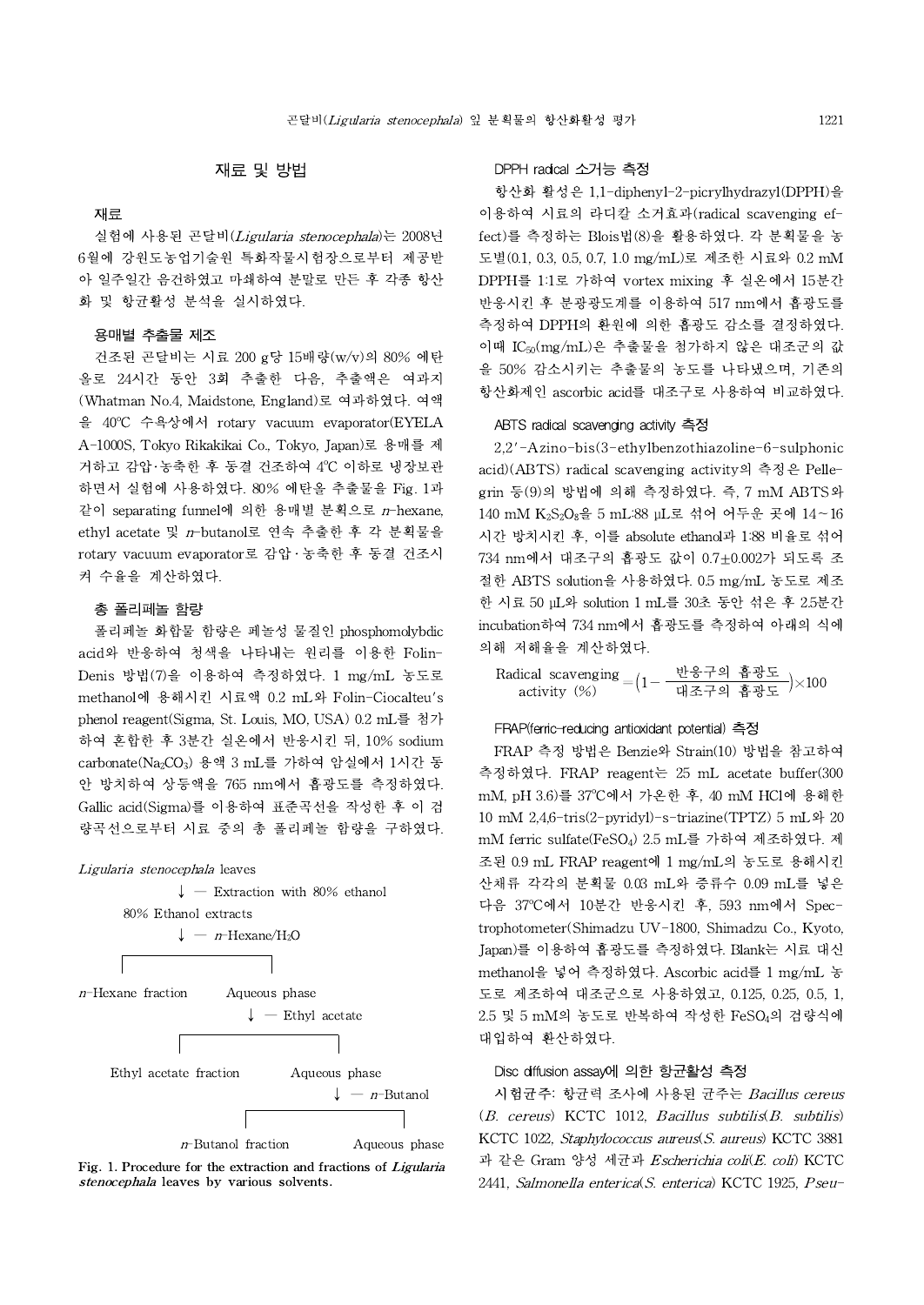|                        | <b>Strains</b>                                                                                              | Media            | Temp. $(^{\circ}C)$ |
|------------------------|-------------------------------------------------------------------------------------------------------------|------------------|---------------------|
|                        | <i>Bacillus cereus</i>                                                                                      | $NA^{1/}NB^{2)}$ | 30                  |
| Gram positive bacteria | <i>Bacillus subtilis</i>                                                                                    | NA/NB            | 30                  |
|                        | Staphylococcus aureus                                                                                       | NA/NB            | 30                  |
|                        | Escherichia coli                                                                                            | NA/NB            | 30                  |
| Gram negative bacteria | Salmonella enterica                                                                                         | NA/NB            | 37                  |
|                        | Pseudomonas aeruginosa                                                                                      | NA/NB            | 37                  |
|                        | <sup>1</sup> NA: Nutrition agar (Difco, Franklin Lakes, NJ, USA). <sup>2</sup> NB: Nutrition broth (Difco). |                  |                     |

Table 1. List of strains used for antimicrobial experiments

domonas aeruginosa(P. aeruginosa) KCTC 1636과 같은 Gram 음성 세균으로 총 6종을 한국생명공학연구원에서 분 양받아 사용하였다(Table 1).

추출물 및 용매 분획별 항균성 검색: 각 추출물의 항균활 성은 각 균주를 대상으로 disc diffusion assay로 측정하였다. 항균시험용 평판배지는 계대 배양된 각 균주를 멸균 면봉을 이용하여 100 μL씩 도말하여 준비하였고, 시료를 disc당 1.0, 5.0 mg이 되도록 paper disc(8 mm)에 천천히 흡수시킨 뒤 건조과정을 거쳐 용매를 휘발시킨 후 평판배지 위에 밀착시 킨 상태로 30~37°C에서 24시간 배양한 후 disc 주변에 생성 된 저해환(clear zone, mm)을 측정하여 항균활성을 비교하 였다. 대조군으로 ampicillin(10 μg/disc)을 사용하였다.

### 통계처리

모든 실험은 3회 이상 반복 실시하였으며, 얻어진 결과들 은 SPSS 17.0(Statistical Package for Social, SPSS Inc., Chicago, IL, USA) software를 이용하여 유의적 차이가 있 는 항목에 대해서 Duncan's multiple range test로 p<0.05 수준에서 유의차 검정을 실시하였다.

# 결과 및 고찰

### 80% 에탄올 추출물 및 용매별 분획물 수율

곤달비 잎의 항산화 효과를 검토하기 위해 자연 건조하여 마쇄한 시료를 80% 에탄올로 추출하여 감압농축 후 고형분 함량의 추출수율은 21.36%였다. 80% 에탄올 추출물에 대하 여 용매별로 분획한 후 추출수율(dry basis, %)을 계산한 결과는 Table 2와 같다. 곤달비잎 80% 에탄올 추출물의 용 매별 분획물의 추출수율은 water(60.35%)> n-butanol(20.41 %)> n-hexane(11.83%)> ethyl acetate(7.41%)로 water 분 획물에서 가장 높은 수율을 나타내었고,ethyl acetate 분획 물에서 가장 낮은 수율을 나타내었다. 산뽕나무 잎(11)과 참 나물(12), 고려엉겅퀴(13)의 경우도 water 분획물이 가장 높 은 수율을 나타내었다.

#### 총 폴리페놀 함량

식품 유래 기능성물질의 대표적인 성분중의 하나로서 폴 리페놀계 물질들은 한 분자 내에 2개 이상의 phenolic hydroxyl(-OH)기를 가진 방향족 화합물들을 총칭하며, 식물 체에 특수한 색깔을 부여하고 산화-환원반응에서 기질로 작

Table 2. Yield of each fractions extracted from Ligularia stenocephala leaves

| Fraction                     | Yield $(\%$ , w/w)                             |
|------------------------------|------------------------------------------------|
| $80\%$ ethanol <sup>1)</sup> | 21.36                                          |
|                              | Fractions of 80% ethanol extract <sup>27</sup> |
| $n$ -Hexane                  | 11.83                                          |
| Ethyl acetate                | 7.41                                           |
| $n$ -Butanol                 | 20.41                                          |
| Water                        | 60.35                                          |

<sup>1)</sup>Yield (%)=weight of solid extract/ weight of dry sample $\times$ 100.

<sup>2)</sup>Yield (%)=weight of solid fraction/ weight of 80% ethanol extract×100.

용하며, 충치 예방, 고혈압 억제, 항에이즈, 항산화, 항암 등 의 다양한 생리활성을 가진다(14). 일반적으로 식물 성분의 항산화 활성은 페놀성 화합물이 원인물질로 관련되어 있는 것으로 알려져 있어 gallic acid를 표준용액으로 하여 작성한 표준곡선으로부터 곤달비의 총 폴리페놀 함량을 조사하여 Table 3에 나타내었다.

곤달비의 총 폴리페놀 함량은 ethyl acetate 분획물에서 254.00±0.16 mg/g으로 가장 높게 나타났고, n-butanol 197.10  $\pm 0.09$ , 80% ethanol 188.41 $\pm 0.49$ , n-hexane 143.91 $\pm 0.09$ , water 분획물 127.03±0.16 mg/g의 순으로 나타나 페놀화합 물이 주로 ethyl acetate 분획물에 다량 존재함을 확인할 수 있었다. Lee 등(15)의 연구에서 울릉도산 산채류의 80% 메 탄올 추출물의 섬고사리 잎 120.69, 물엉겅퀴 잎 130.22, 눈개 승마 잎 66.48 μg/mg의 총 폴리페놀 함량을 나타내었다는 보고와 Choi 등(16)의 국내 시판되는 일부 다류의 경우 폴리 페놀 함량이 홍차(101.51 μg/mg), 인삼차(28.30 μg/mg), 녹

Table 3. Total polyphenol contents of various solvent fractions from 80% ethanol extract of Ligularia stenocephala leaves

| Solvent       | Polyphenol contents $(mg/g\ GAE^{1)}$ |
|---------------|---------------------------------------|
| 80% ethanol   | $188.41 \pm 0.49^{2(c3)}$             |
| $n$ -Hexane   | $143.91 + 0.09^{\mathrm{d}}$          |
| Ethyl acetate | $254.00 + 0.16^a$                     |
| $n$ -Butanol  | $197.10 + 0.09^b$                     |
| Water         | $127.03 + 0.16^e$                     |

 $\overline{^{1)}G}AE$ : gallic acid equivalents.

<sup>2)</sup>Values are mean $\pm$ SD (n=3).

 $3$ Values with different letter within a same column (a-e) differ significant (p<0.05).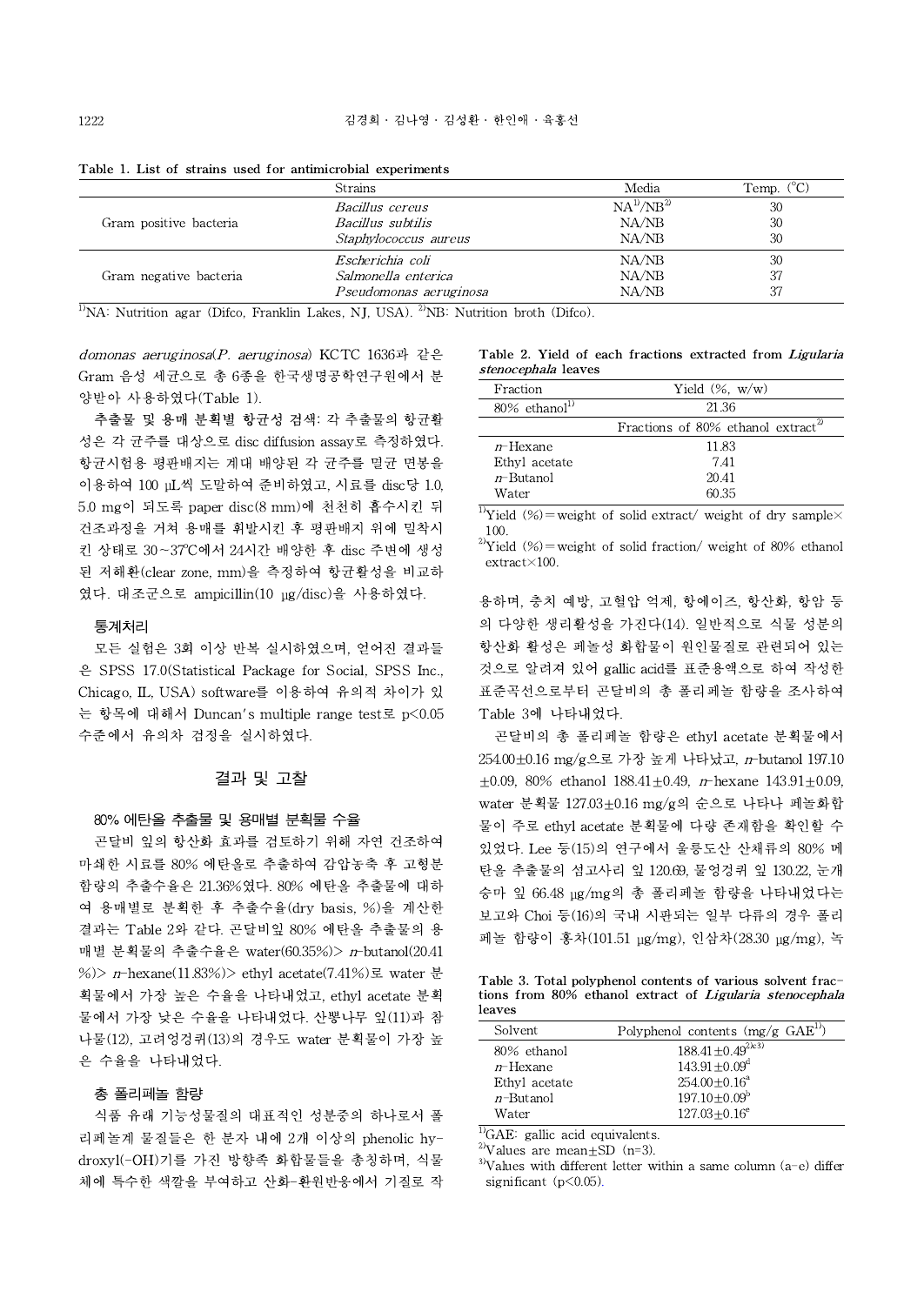| Table 4. DPPH radical scavenging activity and ABTS radical |
|------------------------------------------------------------|
| scavenging activity of various solvent fractions from 80%  |
| ethanol extract of <i>Ligularia stenocephala</i> leaves    |

| Solvent       | DPPH radical<br>scavenging activity<br>$(mg/mL)^{1}$ | ABTS radical<br>scavenging activity<br>$(96)^{4}$ |
|---------------|------------------------------------------------------|---------------------------------------------------|
| 80% ethanol   | $0.67 \pm 0.02^{\frac{2}{103}}$                      | $94.16 + 2.66^{\circ}$                            |
| $n$ -Hexane   | $0.97 \pm 0.01^{\rm b}$                              | $37.06 \pm 1.57^{\rm b}$                          |
| Ethyl acetate | $0.28 + 0.01^e$                                      | $96.67 + 0.15^{\circ}$                            |
| $n$ -Butanol  | $0.54 \pm 0.01$ <sup>d</sup>                         | $95.87 + 0.35^{\circ}$                            |
| Water         | $1.80 + 0.01^a$                                      | $25.51 + 1.90^c$                                  |
| Ascorbic acid | $0.03 + 0.00$                                        | $99.42 + 0.15$                                    |

 $\overline{1}$ Amount required for 50% reduction of hydrogen donating activity.

<sup>2)</sup>Values are mean $\pm$ SD (n=3).

 $3$ <sup>3</sup>Values with different letter within a same column (a-e) differ significant  $(p<0.05)$ .

 $4\%$  of ABTS radical scavenging activity/ 0.5 mg/mL of various solvent fractions from 80% ethanol extract of Ligularia stenocephala leaves.

차(94.90 μg/mg)로 보고한 것과 비교할 때 곤달비는 비교적 많은 폴리페놀 함량을 가지는 것으로 나타났다.

#### DPPH radical 및 ABTSradical 소거활성

기존에 잘 알려진 항산화제인 ascorbic acid를 양성 대조 군으로 하여 곤달비 추출물 분획별 라디칼 소거활성에 대한 결과는 Table 4와 같다. DPPH radical 소거활성은 검체 농도 에 따른 항산화 활성 변화 곡선으로부터 산화를 50% 억제시 키는 농도인 IC50으로 나타내었다. 곤달비의 DPPH radical 소거활성은 ethyl acetate 분획물에서 0.28±0.01 mg/mL로 높은 활성을 나타내었고, water 분획물은 가장 낮은 활성을 나타내었다. 이러한 결과는 곤달비의 총 폴리페놀 함량이 ethyl acetate, n-butanol, 80% ethanol, n-hexane, water 분 획물 순으로 나타난 것과 마찬가지로 DPPH radical 소거활 성 또한 ethyl acetate 분획물에서 높고 water 분획물에서 가장 낮은 활성을 나타내, 각 추출물이 함유하고 있는 총 페놀 화합물의 함량이 증가하면 항산화 활성도 증가한다는 Seo 등(17)의 보고와 유사한 경향을 나타내었다.Roh 등(3) 은 99.8% methanol 추출물의 ethyl acetate 분획물에서 곤달 비의 잎과 줄기의 IC<sup>50</sup> 값이 10.512 μg/mL, 31.377 μg/mL로 나타났다고 보고하였는데, 이러한 결과는 본 연구의 곤달비 에탄올 추출물의 ethyl acetate 분획물에서의 결과보다 높은 수치이며 이러한 항산화 활성의 차이는 곤달비 잎의 채취장 소, 채취 시기 및 추출방법에 따른 차이 때문인 것으로 사료 된다.

곤달비의 분획별 ABTS 라디칼 소거활성을 0.5 mg/mL 농도에서 평가한 결과, ABTS 라디칼 소거활성은 ethyl acetate 분획물과 n-butanol 분획물, 80% ethanol 추출물이 유의적인 차이를 보이지 않았으나 ethyl acetate 분획물에서 96.67±0.15%로 가장 높은 활성을 나타내었으며 n-hexane 분획물, water 분획물 순으로 활성을 나타내었다. 이러한 각 분획별 활성은 DPPH radical 소거능과는 다소 다른 경향을

scavenging activity of various solvent fractions from 80% of various solvent fractions from 80% ethanol extract of Table 5. FRAP (ferric reducing antioxidant potential) value Ligularia stenocephala leaves

| Solvent       | FRAP value $(mM)^{3}$        |
|---------------|------------------------------|
| 80% ethanol   | $2.07 \pm 0.02^{1/b2}$       |
| $n$ -Hexane   | $1.25 + 0.02^c$              |
| Ethyl acetate | $2.70 \pm 0.03^{\circ}$      |
| $n$ -Butanol  | $2.19 \pm 0.04^b$            |
| Water         | $0.78 \pm 0.02$ <sup>d</sup> |
| Ascorbic acid | $9.09 + 0.24$                |

 $\overline{^{11}$ Values are mean $\pm$ SD (n=3).

<sup>2)</sup>Values with different letter within a same column  $(a-d)$  differ significant (p<0.05).

 $3$ FRAP value (mM)/ 1 mg/mL of various solvent fractions from 80% ethanol extract of Ligularia stenocephala leaves.

보였는데 이는 자유 라디칼인 DPPH와 양이온 라디칼인 ABTS 라디칼의 차이로 인해 이들과 결합하는 페놀물질의 종류가 다름에 따라 라디칼의 제거능력이 차이를 나타내었 기 때문인 것으로 여겨진다(18). Choi 등(19)은 산수유, 복분 자, 음양곽, 우슬, 현삼, 지황 등 14종의 생약 추출물이 50 mg/mL 농도에서 90% 이상의 ABTS radical 소거능을 나타 내었다고 보고하였으며 이러한 결과와 비교할 때, 곤달비 추출물의 활성이 우수함을 확인할 수 있었다.

#### FRAP 활성

곤달비 추출물의 분획별 FRAP value의 결과는 Table 5에 나타내었다. Ethyl acetate 분획물에서 2.70±0.03 mM로 가 장 높은 FRAP value를 나타내었으며, 이어서  $n$ -butanol 분 획물 2.19±0.04, 80% ethanol 추출물 2.07±0.02, n-hexane 분획 1.25±0.02, water 분획물 0.78±0.02 mM 순으로 FRAP value를 나타내었으며, 80% ethanol 추출물과 n-butanol 분 획물은 유의적인 차이를 보이지 않았다. 각 분획별 FRAP 활 성은 DPPH radical 소거 활성 및 총 페놀함량 증가와 비슷한 경향을 나타내어, 각 추출물이 함유하고 있는 총 페놀 화합 물의 함량이 증가하면 항산화 활성도 증가한다는 Seo 등 (17)과 Lee 등(20)의 보고와 유사한 결과를 나타내었다. Li 등(21)은 천연물에 존재하는 페놀성 화합물이 존재할 때 매 우 높은 FRAP를 보인다고 보고하고 있으며 Kang 등(22)은 전자공여능이 phenolics acid와 flavonoid 및 기타 phenol성 물질에 대한 항산화작용의 지표로서, 이 물질들은 환원력이 큰 것일수록 전자공여능이 높다고 보고하고 있다.

#### Disc diffusion assay에 의한 항균활성

곤달비 추출물에 대한 항균활성을 B. cereus, B. subtilis, S. aureus와 같은 3종의 Gram 양성 세균과 E. coli, S. enterica, P. aeruginosa와 같은 3종의 Gram 음성 세균으로 구성 된 총 6종의 세균에 대하여 disc 확산법으로 실시한 결과를 Table 6에 나타내었다. 곤달비 ethyl acetate 분획물은 5.0 mg/disc 농도에서 B. cereus에 대해 생육저해환이 10.2 mm 로 활성을 나타내었으나, 80% ethanol 추출물과 나머지 분 획물에서는 항균활성을 보이지 않았다. 국내산 자생 허브의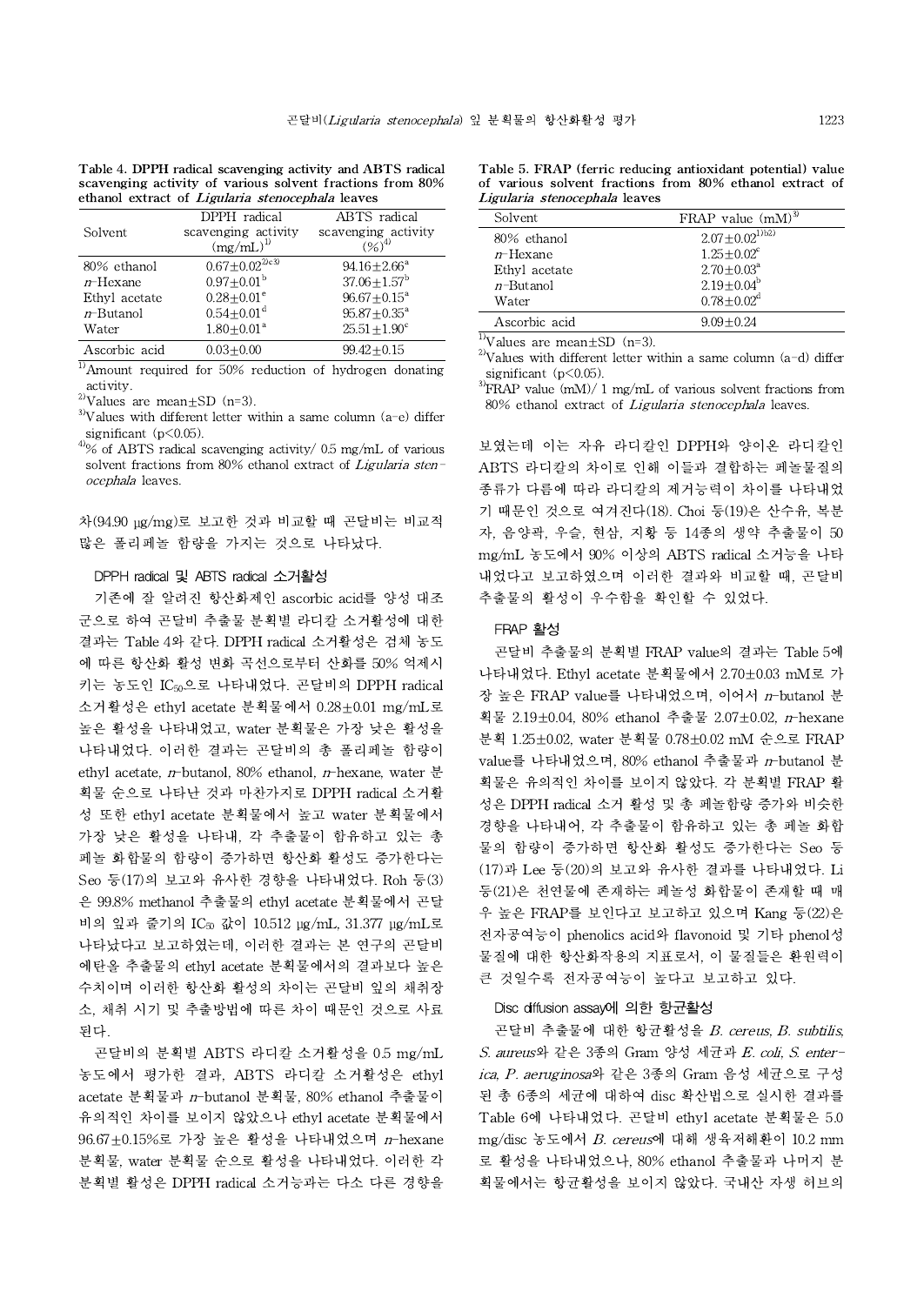|                    | Size of clear zone (mm) |                          |      |
|--------------------|-------------------------|--------------------------|------|
| Microorganism      |                         | Fraction conc. (mg/disc) |      |
|                    | Solvent                 | 1.0                      | 5.0  |
|                    | 80% ethanol             | $=$ 1)                   |      |
|                    | $n$ -Hexane             |                          |      |
| B. cereus          | Ethyl acetate           |                          | 10.2 |
|                    | $n$ -Butanol            |                          |      |
|                    | Water                   |                          |      |
|                    | 80% ethanol             |                          |      |
|                    | $n$ –Hexane             |                          |      |
| B. subtilis        | Ethyl acetate           |                          |      |
|                    | $n$ -Butanol            |                          |      |
|                    | Water                   |                          |      |
|                    | 80% ethanol             |                          |      |
|                    | $n$ -Hexane             |                          |      |
| S. aureus          | Ethyl acetate           |                          |      |
|                    | $n$ -Butanol            |                          |      |
|                    | Water                   |                          |      |
|                    | 80% ethanol             |                          |      |
|                    | $n$ -Hexane             |                          |      |
| E. coli            | Ethyl acetate           |                          |      |
|                    | $n$ -Butanol            |                          |      |
|                    | Water                   |                          |      |
| <i>S. enterica</i> | 80% ethanol             |                          |      |
|                    | $n$ -Hexane             |                          |      |
|                    | Ethyl acetate           |                          |      |
|                    | <i>n</i> -Butanol       |                          |      |
|                    | Water                   |                          |      |
| P. aeruginosa      | 80% ethanol             |                          |      |
|                    | $n$ -Hexane             |                          |      |
|                    | Ethyl acetate           |                          |      |
|                    | $n$ -Butanol            |                          |      |
|                    | Water                   |                          |      |

Table 6. Antibacterial activities of various solvent fractions from 80% ethanol extract of *Ligularia stenocephala* leaves

 $<sup>1</sup>$ Not detected.</sup>

정유성분으로 항균실험을 한 결과 참나물은 P. aeruginosa 에 효과가 있었다는 보고(23)와 냉이 에탄올 추출물(6.0 mg/ disc)은  $B$ . cereus(20.0 mm),  $S$ . aureus(17.0 mm),  $E$ . coli (14.0 mm)와 같은 항균활성을 나타내었다는 보고(24)와 비 교할 때 곤달비 추출물은 B. cereus, B. subtilis, S. aureus 및 E. coli, S. enterica, P. aetruginosa 균주에 대해 항균력 이 거의 없거나 미약한 것으로 확인되어 곤달비를 이용한 가공식품 및 화장품 제조에 있어 저장 혹은 유통기간 연장을 위한 다른 물리화학적 처리가 필요할 것으로 여겨진다.

# 요 약

본 연구는 곤달비(Ligularia stenocephala)의 생리 효능을 체계적으로 밝히기 위한 기초 자료를 얻고자 80% 에탄올 추출물과 순차적 분획물에 대하여 항산화 및 항균 효과를 검증하였다. 곤달비 에탄올 추출물의 추출수율은 21.36%이 었으며, 이에 대하여 용매별로 분획한 수율은 water 분획물 이 60.35%로 가장 높았으며, n-butanol, n-hexane, ethyl

- 성을 나타내었다.0.5 mg/mL 농도에서의 ABTS 라디칼 소 - 거활성은 ethyl acetate 분획물에서 96.67%의 활성을 보였 - 다. FRAP 활성 역시 1 mg/mL 농도에서 ethyl acetate 분획 - 물이 2.70 mM의 가장 높은 활성을 나타내었다.항균활성은 - B. cereus 균주에 대해 ethyl acetate 분획물 5 mg/disc에서 - 10.2 mm의 저해환을 나타내었다. 이상의 결과에서 곤달비 - 의 추출물 및 분획물 중 ethyl acetate 분획물의 경우 높은 - 항산화 활성과 약간의 항균활성을 나타내었으며 천연물소 - 재로서 식품첨가물 및 화장품 원료로의 가능성이 있는 것으 - 로 사료된다. acetate 순이었다. 곤달비 추출물 및 분획물의 총 폴리페놀 함량은 ethyl acetate 분획물에서 254.00 mg/g으로 가장 높 게 나타났다. DPPH radical 소거활성을 측정한 결과, 곤달비 ethyl acetate 분획물에서 IC<sup>50</sup> 값이 0.28 mg/mL로 높은 활

### 문 헌

- 1. Choi J, Kim WB, Nam JH, Park HJ. 2007. Antidiabetic effect of the methanolic extract of Ligularia stenocephala leaves on the streptozotocin induced rat. Korean J Plant Res 20: 362-366.
- 2. Kim TJ. 1996. *Korean resources plants*. The publishing center of Seoul National University, Seoul, Korea. p 242- 243.
- 3. Roh EJ, Kim YS, Kim BG. 2009. Effect of antioxidation and inhibition of melanogenesis from Ligularia stenocephala extract. J Korean Oil Chemists' Soc 26: 87-92.
- 4. Lee YH. 2000. Effect of Ligularia stenocephala extract on lipid metabolism and liver function of rat administered with ethanol. MS Thesis. Dong-A University, Busan, Korea.
	- 5. Roh EJ, Kim YS, Kim BG. 2009. Anti-wrinkle effect of Ligularia stenocephala. J Korean Oil Chemists' Soc 26: 186-190.
	- 6. Jung IC. 2006. Rheological properties of white bread supplemented with *Ligularia stenocephala* leaf powder and its sensory characteristics according to survey panel members. Korean J Food & Nutr 19: 207-218.
	- 7. Folin O, Denis W. 1912. On phospotungastic-phospho-molybdic compounds as color reagents. J Biol Chem 12: 239- 249.
	- 8. Blois MS. 1958. Antioxidant determinations by the use of a stable free radical. Nature 181: 1198-1200.
	- 9. Pellegrin N, Roberta R, Min Y, Catherine RE. 1998. Screening of dietary carotenoids and carotenoid-rich fruit extract for antioxidant activities applying 2,2'-azinobis(3-ethylenbenzothiazoline-6-sulfonic acid) radical cation decolorization assay. Method Enzymol 299: 379-389.
	- 10. Benzie IFF, Strain JJ. 1996. The ferric reducing ability of plasma (FRAP) as a measure of "antioxidant power": The FRAP assay. Anal Biochem 230: 70-79.
	- 11. Sa JH, Jin YS, Shim IC, Wang MH. 2004. Photoprotective effect and antioxidative activity from different organs of Morcus bombycis Koidzumi. Kor J Pharmacogn 35: 207-214.
	- 12. Lee YM, Lee JJ, Lee MY. 2008. Antioxidative effect of Pimpinella brachycarpa ethanol extract. J Life Sci 18: 467-473.
	- 13. Lee SH, Jin YS, Heo SH, Shim TH, Sa JH, Choi DS, Wang MH. 2006. Composition analysis and antioxidative activity from different argans of Cirsium setidens Nakai. Korean